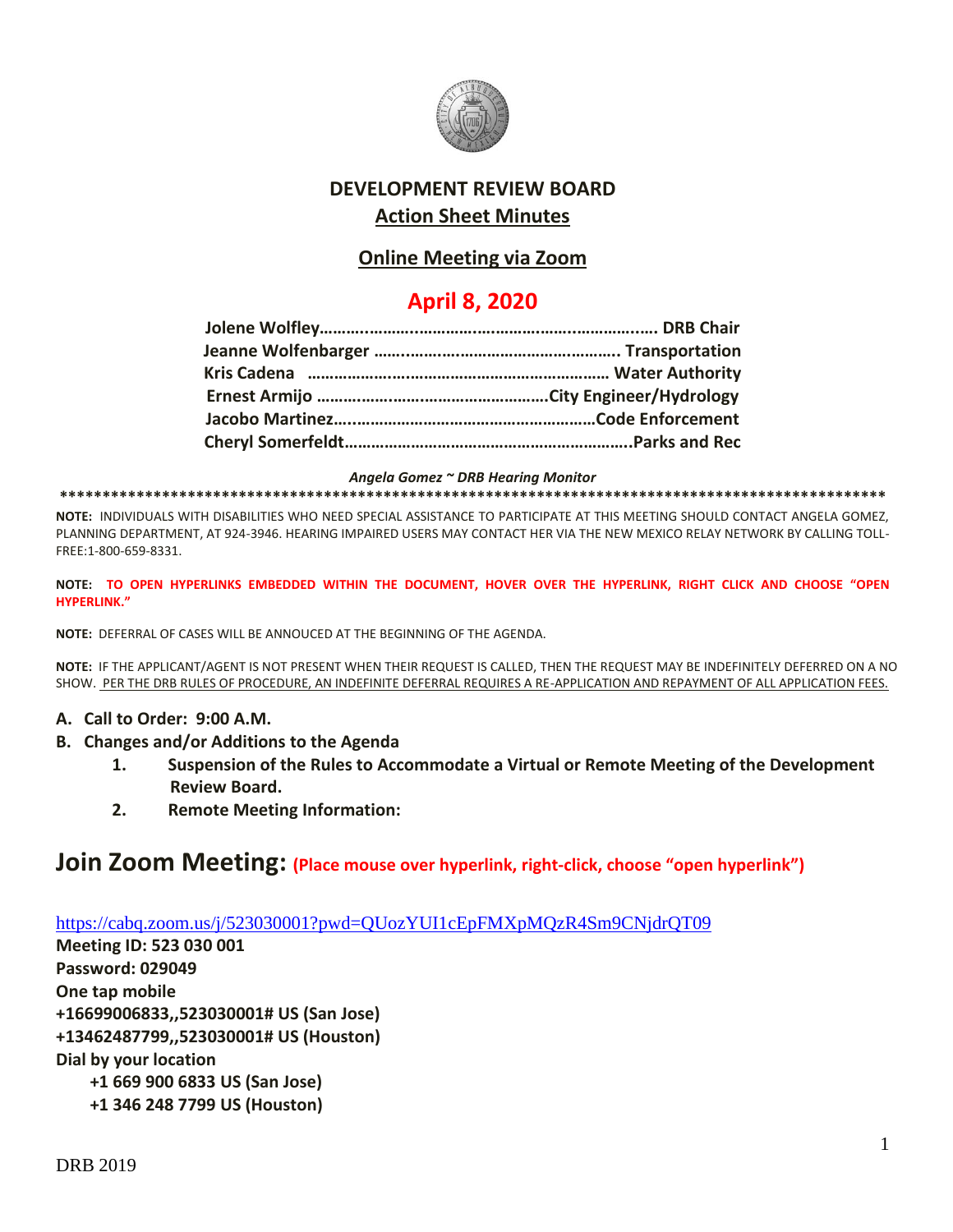**+1 646 558 8656 US (New York) +1 253 215 8782 US +1 301 715 8592 US +1 312 626 6799 US (Chicago) Meeting ID: 523 030 001 Find your local number:** <https://cabq.zoom.us/u/adNS25J2CM>

### *MAJOR CASES*

#### **1. Project # [PR-2020-003259](http://data.cabq.gov/government/planning/DRB/PR-2020-003259/DRB%20Submittals/PR-2020-003259_Feb_12_2020/Application/)** SI-2020-00016 **– SITE PLAN**

**JEREMY SHELTON for DEKKER, PERICH, SABATINI** agent(s) for **PRESBYTERIAN HEALTHCARE SERVICES** request(s) the aforementioned action(s) for all or a portion of: **TRACT 1-A-1-A PLAT OF TRACTS 1-A-1-A & 1-A-1-B HONEYWELL SITE** zoned NR-LM, located at **9201 SAN MATEO BLVD NE between SAN MATEO BLVD NE and SAN DIEGO AVE NE**, containing approximately 59.696 acre(s). (B-17) *[Deferred from 2/12/20, 3/4/20]*

**PROPERTY OWNERS**: HONEYWELL INTERNATIONAL INC C/O ALTUS GROUP US **REQUEST**: **SITE PLAN DRB**

**DEFERRED TO APRIL 22ND 2020.**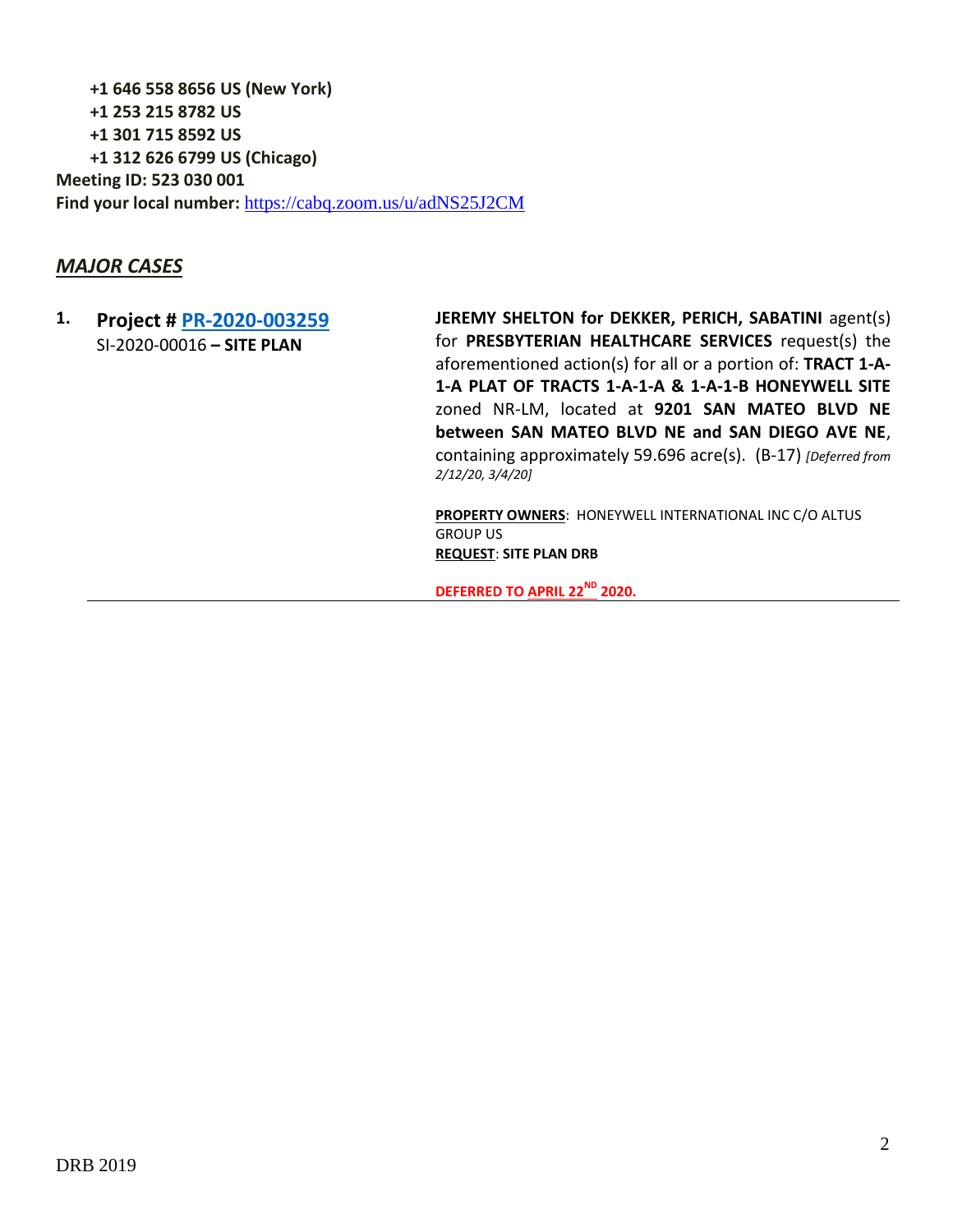**2**. **Project [#PR-2019-002046](http://data.cabq.gov/government/planning/DRB/PR-2019-002046/DRB%20Submittals/PR-2019-002046_Dec_18_Supplemental/) (1010582, 1001515)** SI-2019-00032 **- SITE PLAN** 

**WILSON & COMPANY, agent(s**) for **COA SOLID WASTE MANAGEMENT DEPT**., request(s) the aforementioned action(s) for all or a portion of a northerly portion of: **TRACT 107B1A1 excluding portions of Right of Way and excluding a northerly portion, TRACT 107B1A2 excluding portion of Right of Way, TRACT in the SW Corner – TRACT 107B1B, TRACT 108A3A1A, TRACT 108A3A1B, and TRACT 108A3B, TRACTS 108A1A1B1B & 108A1A2B2, TRACT 108A1A2B1A, TRACT 107B2A2 excluding Rights of Way, TRACT 107B2A1, excluding portion of Right of Way, MRGCD Map#33**, zoned NR-LM, located at **4600 EDITH BLVD NE** (**SE corner of COMANCHE RD NE AND EDITH BLVD NE**), containing approximately 22.0 acre(s). (G-15) *[Deferred from 2/27/19, 3/27/19, 5/1/19, 5/22/19, 6/19/19, 7/31/19, 9/25/19, 12/18/19, 1/29/20, 2/26/20, 3/11/20]*

**PROPERTY OWNERS**: CITY OF ALBUQUERQUE

**REQUEST**: **SITE PLAN FOR NEW ADMIN BUILDING, VEHICLE MAINTENANCE BUILDING, BIN REPAIR/WELD SHOP BUILDING AND STORAGE AREA, GUARD SHACK, RECYCLING DROP OFF AREA, PARKING AREAS AND CNG FUELING STATION**

**IN THE MATTER OF THE AFOREMENTIONED APPLICATION, BEING IN COMPLIANCE WITH ALL APPLICABLE REQUIREMENTS OF THE DPM AND THE IDO, AND WITH THE SIGNING OF THE INFRASTRUCTURE LIST DATED APRIL 8TH, 2020 THE DRB HAS** *APPROVED* **THE SITE PLAN.**

*MINOR CASES*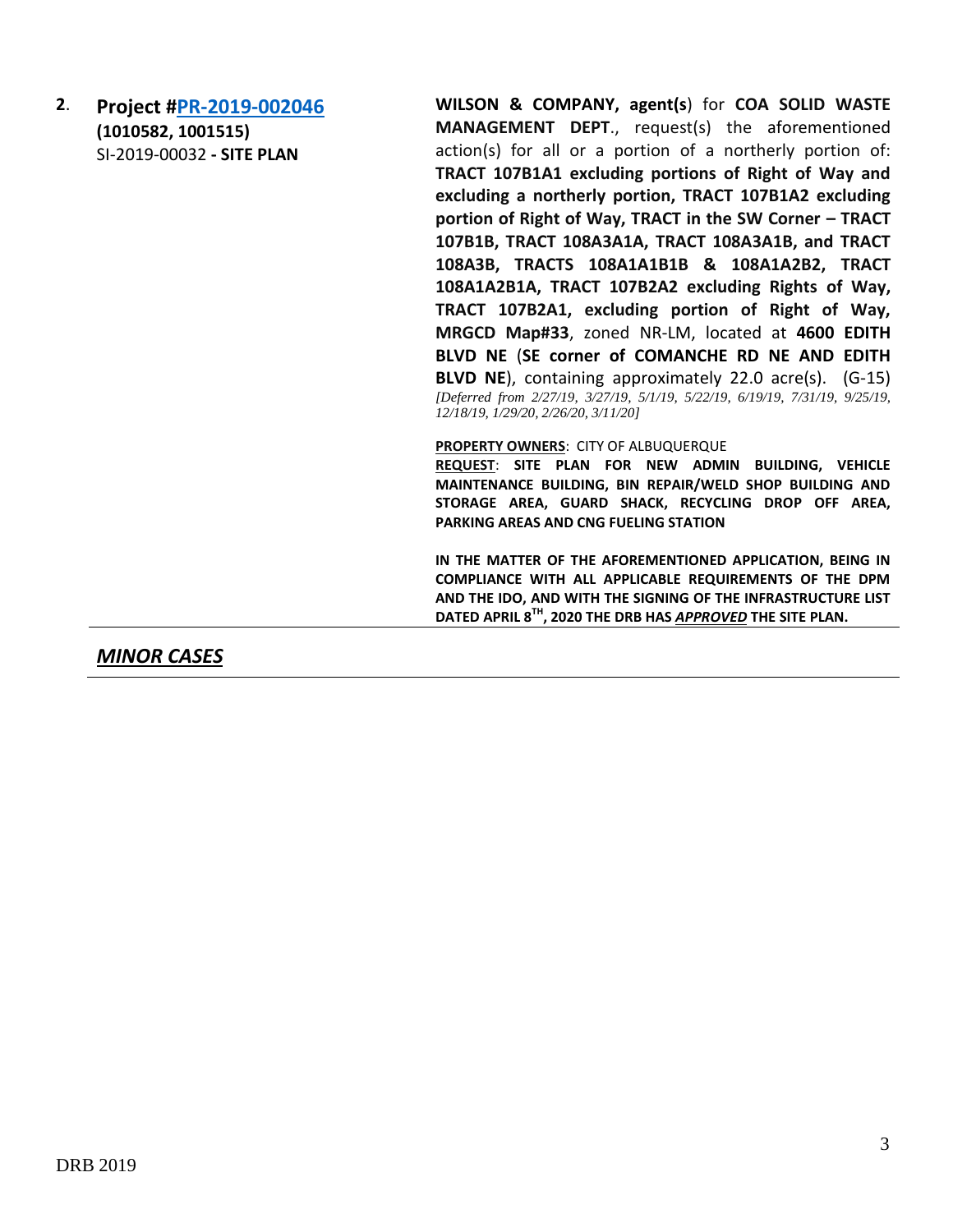| 3. | Project # PR-2019-002046<br>SD-2020-00059 - PRELIMINARY/FINAL<br><b>PLAT</b> | WILSON & CO., INC. ATTN: BEN ARAGON agent(s) for CITY<br>OF ALBUQUERQUE request(s) the aforementioned action(s)<br>for all or a portion of: TRACT 107B1A1 excluding portions of<br>Right of Way and excluding a northerly portion, TRACT<br>107B1A2 excluding portion of Right of Way, TRACT in the<br>SW Corner - TRACT 107B1B, TRACT 108A3A1A, TRACT<br>108A3A1B, and TRACT 108A3B, TRACTS 108A1A1B1B &<br>108A1A2B2, TRACT<br>108A1A2B1A, TRACT<br>107B2A2<br>excluding Rights of Way, TRACT 107B2A1, excluding<br>portion of Right of Way, MRGCD Map#33, zoned NR-LM,<br>located at 4600 EDITH BLVD NE (SE corner of COMANCHE<br>RD NE AND EDITH BLVD NE), containing approximately 22.0<br>$acre(s)$ . $(G-15)$ [Deferred from 3/4/20] |
|----|------------------------------------------------------------------------------|---------------------------------------------------------------------------------------------------------------------------------------------------------------------------------------------------------------------------------------------------------------------------------------------------------------------------------------------------------------------------------------------------------------------------------------------------------------------------------------------------------------------------------------------------------------------------------------------------------------------------------------------------------------------------------------------------------------------------------------------|
|    |                                                                              | PROPERTY OWNERS: CITY OF ALBUQUERQUE<br>REQUEST: CONSOLIDATE NINE EXISTING TRACTS INTO THREE NEW<br>TRACTS, GRANT EASEMENTS AND VACATE A STRIP PORTION OF<br><b>RANKIN RD.</b>                                                                                                                                                                                                                                                                                                                                                                                                                                                                                                                                                              |
|    |                                                                              | IN THE MATTER OF THE AFOREMENTIONED APPLICATION, BEING IN<br>COMPLIANCE WITH ALL APPLICABLE REQUIREMENTS OF THE DPM<br>AND THE IDO, THE DRB HAS APPROVED THE PRELIMINARY/FINAL<br>PLAT.                                                                                                                                                                                                                                                                                                                                                                                                                                                                                                                                                     |
| 4. | Project # PR-2019-002981<br>SD-2020-00066 - PRELIMINARY/FINAL<br><b>PLAT</b> | CSI - CARTESIAN SURVEY'S INC. agent(s) for OSO GRANDE<br><b>TECHNOLOGIES INC.</b> request(s) the aforementioned<br>action(s) for all or a portion of LOT 258 to 284, BLOCK 23<br>and 310 to 340 BLOCK 28, ARMIJO--PERFECTO & BROTHERS<br>ADDITION, zoned R-MH and MX-M, located at 605 LOMAS<br>BLVD NW, containing approximately 5.2993 acre(s). (J-14)<br><b>PROPERTY OWNERS: OSO GRANDE TECHNOLOGIES INCATTN: DENNIS</b><br><b>JONTZ</b><br><b>REQUEST: LOT CONSOLIDATION: 62 LOTS INTO 2 LOTS</b>                                                                                                                                                                                                                                       |
|    |                                                                              | IN THE MATTER OF THE AFOREMENTIONED APPLICATION, BEING IN<br>COMPLIANCE WITH ALL APPLICABLE REQUIREMENTS OF THE DPM<br>AND THE IDO, THE DRB HAS APPROVED THE PRELIMINARY/FINAL<br>PLAT. FINAL SIGN-OFF IS DELEGATED TO PLANNING FOR UTILITY<br><b>COMPANIES SIGNATURES, AND AGIS DXF.</b>                                                                                                                                                                                                                                                                                                                                                                                                                                                   |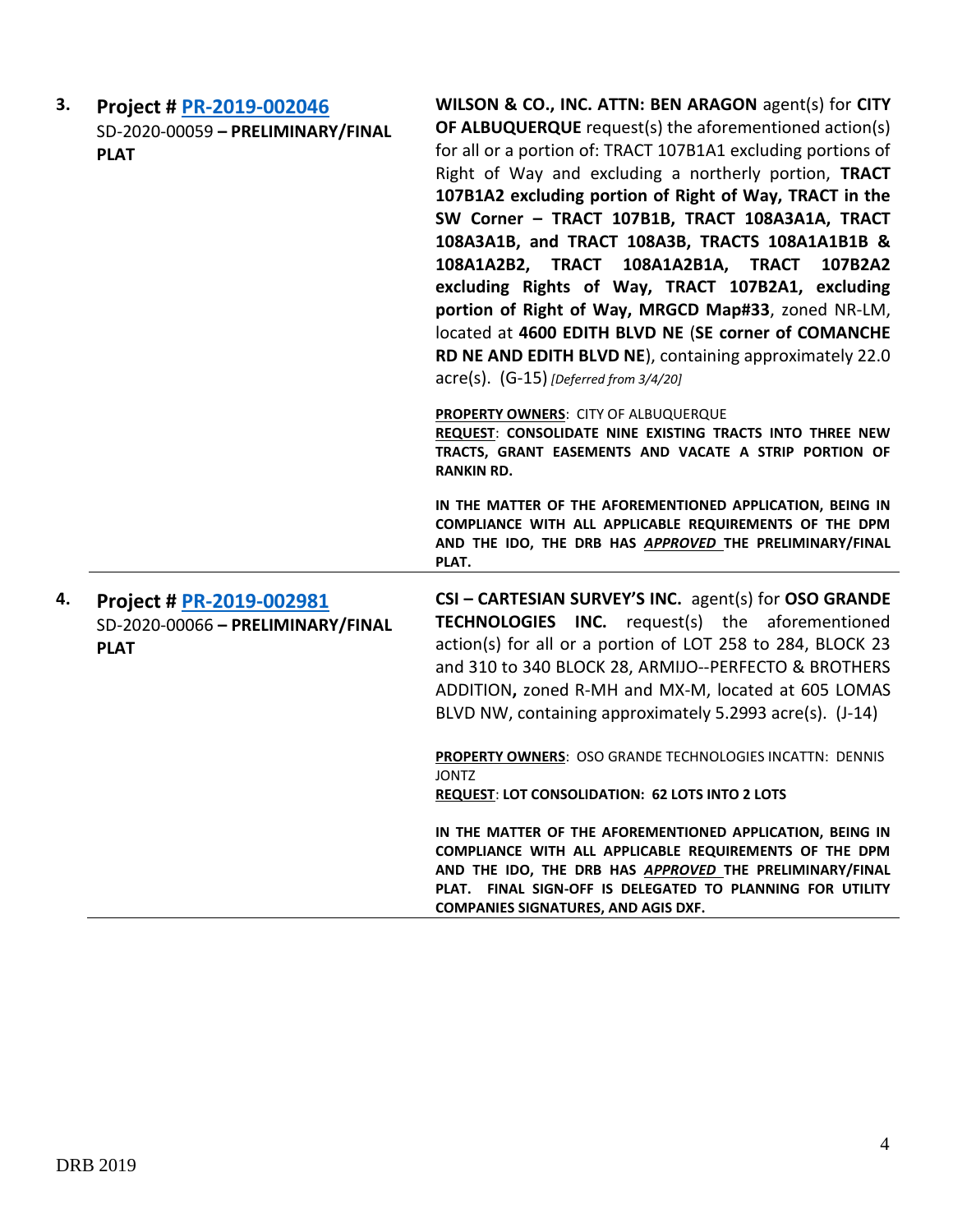| 5. | Project # PR-2019-003082<br>SD-2020-00065 - PRELIMINARY/FINAL<br><b>PLAT</b>                                                           | CSI - CARTESIAN SURVEY'S INC. agent(s) for CENTURYLINK<br>request(s) the aforementioned action(s) for all or a portion<br>of: TRACTS A-1 & A-2, LAND OF MOUNTAIN STATES, zoned<br>MX-M, located at 417 GRIEGOS RD NW between LA<br>CIENEGA ST NW and $4^{TH}$ ST NW, containing approximately<br>1.8748 $\arccos 1.8748$                                                                                                    |
|----|----------------------------------------------------------------------------------------------------------------------------------------|-----------------------------------------------------------------------------------------------------------------------------------------------------------------------------------------------------------------------------------------------------------------------------------------------------------------------------------------------------------------------------------------------------------------------------|
|    |                                                                                                                                        | PROPERTY OWNERS: US WEST COMMUNICATIONS INC<br>REQUEST: LOT LINE ADJUSTMENT AND GRANT EASEMENTS<br>DEFERRED TO APRIL 15TH, 2020.                                                                                                                                                                                                                                                                                            |
| 6. | Project # PR-2019-002607<br>SD-2020-00026 - PRELIMINARY/FINAL<br><b>PLAT</b>                                                           | ARCH+ PLAN LAND USE CONSULTANTS agent(s) for JOHN<br><b>O. PEARSON</b> request(s) the aforementioned action(s) for all<br>or a portion of: LOT 8-B PLAT OF LOTS 8-A & 8-B UNIT 1<br>ALVARADO GARDENS CONT 0.8967 AC, zoned R-A, located<br>on RIO GRANDE BLVD between ARTESANOS CT and<br><b>CAMPBELL RD</b> , containing approximately 0.8967 acre(s).<br>(G-13) [Deferred from 1/29/20, 2/26/20]                          |
|    |                                                                                                                                        | PROPERTY OWNERS: JOHN D PEARSON<br><b>REQUEST: CREATE 2 LOTS FROM 1 EXISTING LOT</b>                                                                                                                                                                                                                                                                                                                                        |
|    |                                                                                                                                        | DEFERRED TO MAY 20 <sup>TH</sup> , 2020.                                                                                                                                                                                                                                                                                                                                                                                    |
| 7. | Project # PR-2019-002920<br>SD-2020-00055 - VACATION OF PRIVATE<br><b>EASEMENT</b><br>SD-2020-00054 - PRELIMINARY/FINAL<br><b>PLAT</b> | <b>TIERRA WEST LLC</b> agent(s) for <b>MAVERIK INC.</b> request(s) the<br>aforementioned action(s) for all or a portion of: TR G2B<br>PLAT OF TRACTS G-2-A & G-2-B MONTGOMERY COMPLEX<br>LOT G2B, MONTGOMERY COMPLEX, zoned MX-M, located<br>at 3601 MONTGOMERY BLVD NE between MONTGOMERY<br>BLVD NE and CARLISLE BLVD NE, containing approximately<br>2.2543 acre(s). (F-16) [Deferred from 3/4/20]                       |
|    |                                                                                                                                        | <b>PROPERTY OWNERS: MONTGOMERY PLACE CHURCH OF GOD</b><br>REQUEST: VACATION OF PRIVATE EASEMENT, PRELIMINARY/FINAL<br><b>PLAT</b>                                                                                                                                                                                                                                                                                           |
|    |                                                                                                                                        | IN THE MATTER OF THE AFOREMENTIONED APPLICATION, BEING IN<br>COMPLIANCE WITH ALL APPLICABLE REQUIREMENTS OF THE DPM<br>AND THE IDO, THE DRB HAS APPROVED THE VACATION AS SHOWN<br>ON EXHIBIT B IN THE PLANNING FILE PER SECTION 14-16-6(K) OF THE<br>IDO.                                                                                                                                                                   |
|    |                                                                                                                                        | IN THE MATTER OF THE AFOREMENTIONED APPLICATION, BEING IN<br>COMPLIANCE WITH ALL APPLICABLE REQUIREMENTS OF THE DPM<br>AND THE IDO, WITH THE SIGNING OF THE INFRASTRUCTURE LIST<br>DATED APRIL 8 <sup>TH</sup> , 2020 THE DRB HAS APPROVED THE<br>PRELIMINARY/FINAL PLAT.<br>FINAL SIGN OFF IS DELEGATED TO:<br>PLANNING FOR UTILITY COMPANIES SIGNATURES, AGIS DXF, AND THE<br>INFRASTRUCTURE IMPROVEMENTS AGREEMENT (IIA) |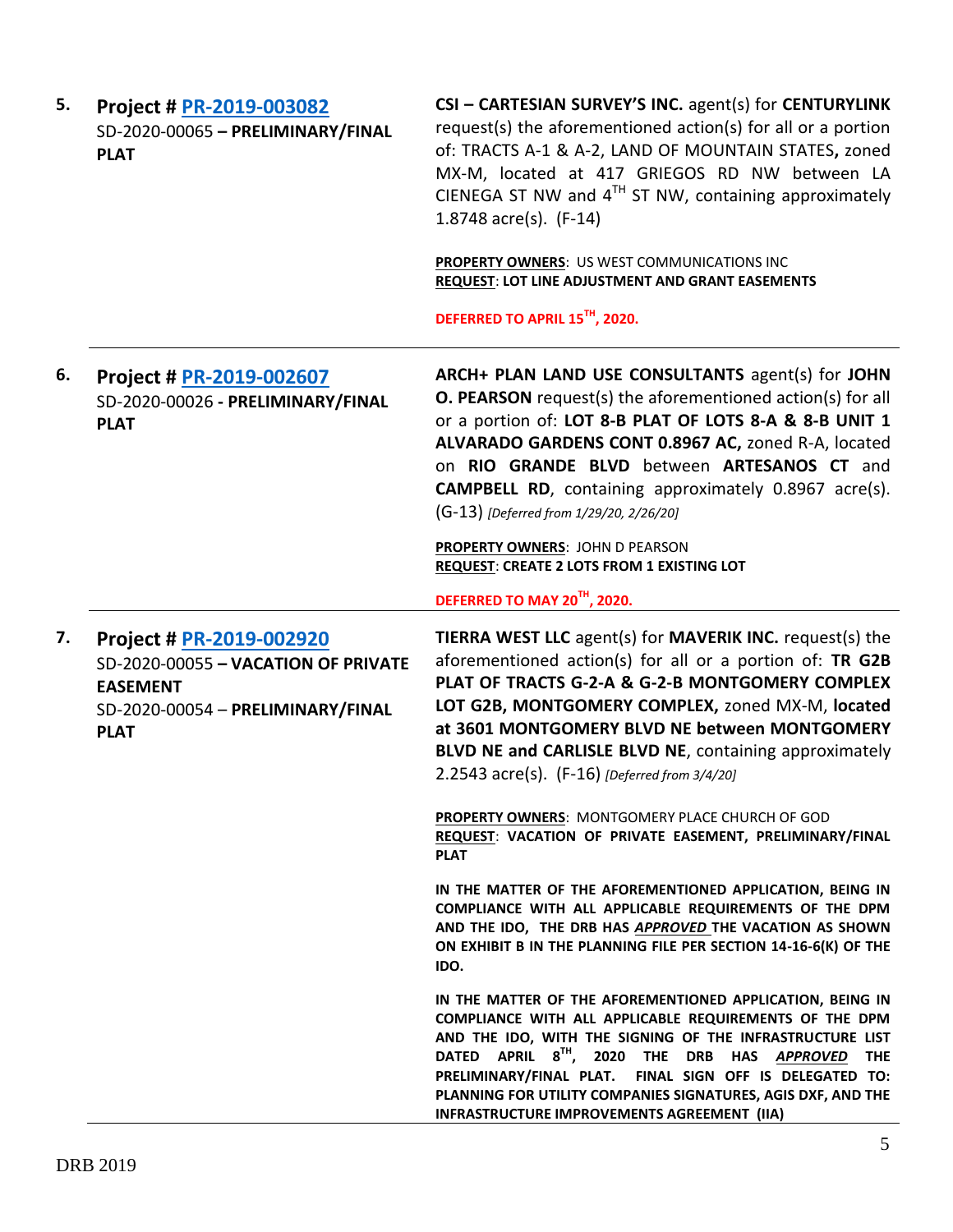| 8.  | Project # PR-2019-002268<br>VA-2020-00062 - VARIANCE TO DPM<br><b>STANDARDS</b><br>SD-2020-00058 - VACATION OF PRIVATE<br><b>EASEMENT</b> | <b>COMMUNITY SCIENCES CORP agent(s) for OUR LAND LLC</b><br>request(s) the aforementioned action(s) for all or a portion<br>of: A4 REPLAT OF TRACT A OF PLAT OF LANDS OF MICHAEL<br>J SNOW & ELIZABETH T SNOW TR LOT A4, zoned R-A,<br>located at 2945 TRELLIS DR NW between DECKER RD NW<br>and CAMPBELL ROAD NW, containing approximately<br>$0.8301$ acre(s). (G-13) [Deferred from 3/4/20]<br><b>PROPERTY OWNERS: OUR LAND LLC</b><br>REQUEST: VACATE 20 FOOT WIDE PRIVATE EASEMENT, VARIANCE OF<br>10 FEET TO DPM REQUIREMENT FOR 30 FOOT WIDE ACCESS<br><b>EASEMENT</b><br>DEFERRED TO APRIL 15 <sup>TH</sup> , 2020.           |
|-----|-------------------------------------------------------------------------------------------------------------------------------------------|---------------------------------------------------------------------------------------------------------------------------------------------------------------------------------------------------------------------------------------------------------------------------------------------------------------------------------------------------------------------------------------------------------------------------------------------------------------------------------------------------------------------------------------------------------------------------------------------------------------------------------------|
| 9.  | Project # PR-2019-003084<br>SD-2020-00063 - PRELIMINARY/FINAL<br><b>PLAT</b>                                                              | PAULA DAL SANTO agent(s) for UNITED STATES POSTAL<br><b>SERVICE</b> request(s) the aforementioned action(s) for all or a<br>portion of: LOTS 17A, 18A, and 19A BLOCK 11, LOTS<br>16,17,9A and a PORTION OF LOT 8A in BLOCK 13 and<br>TRACT F, TIMOTEO CHAVEZ ADDITION, zoned MX-M & NR-<br>C, located at 2505 GRACELAND DR between GRACELAND<br>DR and MORNINGSIDE DR, containing approximately 5.195<br>$\text{acre}(s)$ . $(H-17)$ [Deferred from 3/11/20]<br>PROPERTY OWNERS: PAULA DAL SANTO, EDWARD ANLIAN and<br>UNITED STATES POSTAL SERVICE<br><b>REQUEST: LOT LINE ADJUSTMENT</b><br>DEFERRED TO MAY 6 <sup>TH</sup> , 2020. |
| 10. | Project # PR-2019-003059<br>SD-2020-00061 - PRELIMINARY/FINAL<br><b>PLAT</b>                                                              | I-25 & GIBSON, LLC agent(s) for CSI - CARTESIAN SURVEY'S<br>INC. request(s) the aforementioned action(s) for all or a<br>portion of: TRACT A-1, GIBSON AND MILES AREA, zoned<br>MX-L, located at 1314 GIBSON BLVD SE between<br>MULBERRY ST SE and UNIVERSITY BLVD SE, containing<br>approximately 0.8679 acre(s). (L-15) [Deferred from 3/11/20]<br>PROPERTY OWNERS: ISSHIN RYU CLUB INC<br><b>REQUEST: INTERIOR LOT LINE ELIMINATION</b><br>IN THE MATTER OF THE AFOREMENTIONED APPLICATION,<br>BEING IN COMPLIANCE WITH ALL APPLICABLE REQUIREMENTS<br>OF THE DPM AND THE IDO, THE DRB HAS APPROVED<br>THE PRELIMINARY/FINAL PLAT. |

*SKETCH PLAT*